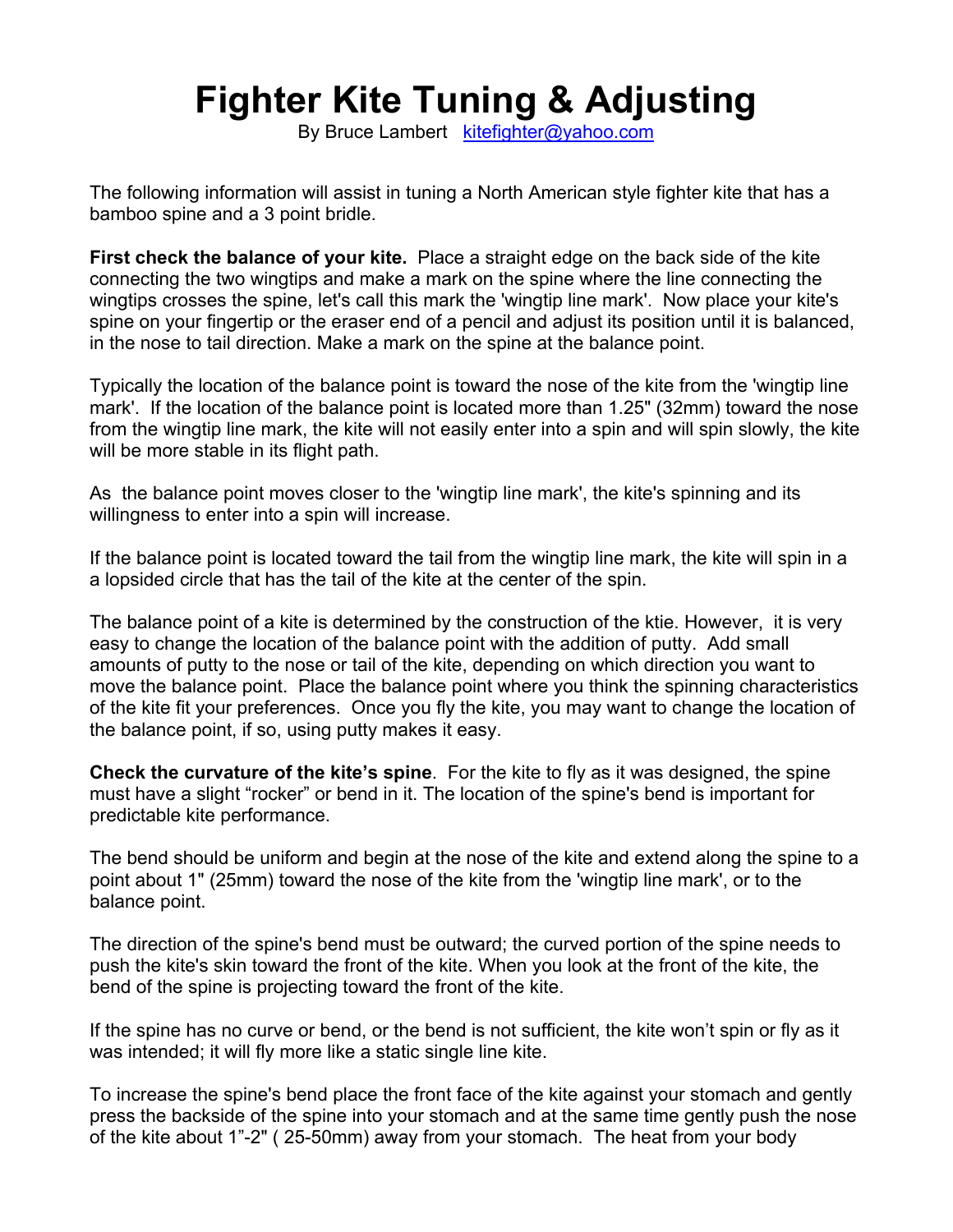together with your gentle pressing on the backside of the spine will create a slight curve or bend in the spine**.** *CAUTION: Bamboo can be broken if you try to bend it sharply at one spot***.** Gently press on various points along the back of the spine in the bend area of the spine, beginning at the nose. This will produce the modest "rocker" bend that is ideal. The remaining portion of the spine that is from the 'wingtip line mark' toward the tail should be arrow straight.



**Next check the location of the Tow Connection Loop on the lower bridle.** When the kite is hanging, indoors or in no wind, held by the Tow Connection Loop, the nose of the kite should be elevated about 1.5"-3" (35-75mm) above the tail of the kite. If it's not, slide the Tow Connection Loop along the Lower Bridle leg until the nose is elevated 1.5"-3" (35-75mm) above the tail. During flying, you will probably adjust the Tow Connection Loop several times before it is "just right" for your flying preferences. This is just an initial starting point that will position the kite so it will fly.

**What to do If Your Kite Doesn't Fly Straight**. While flying your kite, if it consistently curves, spins or veers to one side, and won't fly straight, your kite's bridle needs a small adjustment. You adjust the 'right-left' balancing adjustment of the bridle. The 'right-left' balancing adjustment is the adjustable larkshead knot on the upper bridle leg or 'yoke'.



**Here's what to do.** If the kite is spinning or turning constantly to the right side, it is telling you the length of bridle line on the right side is too short. So move the **knot** on the 'yoke' to the left, this lengthens the right portion of the bridle yoke.

If the kite is constantly turning or spinning to the left, move the **knot** on the 'yoke' to the right.

This 'right-left' balance is a very sensitive adjustment. Move the knot only about 1/64"

(0.5mm) at a time, then fly the kite to see the results of your adjustment. Continue with this proceedure until the kite is flying straight.

**NOTE**: All the references to right and left are based on positioning the front face of the kite so it is facing you, like it would be when you are flying it.